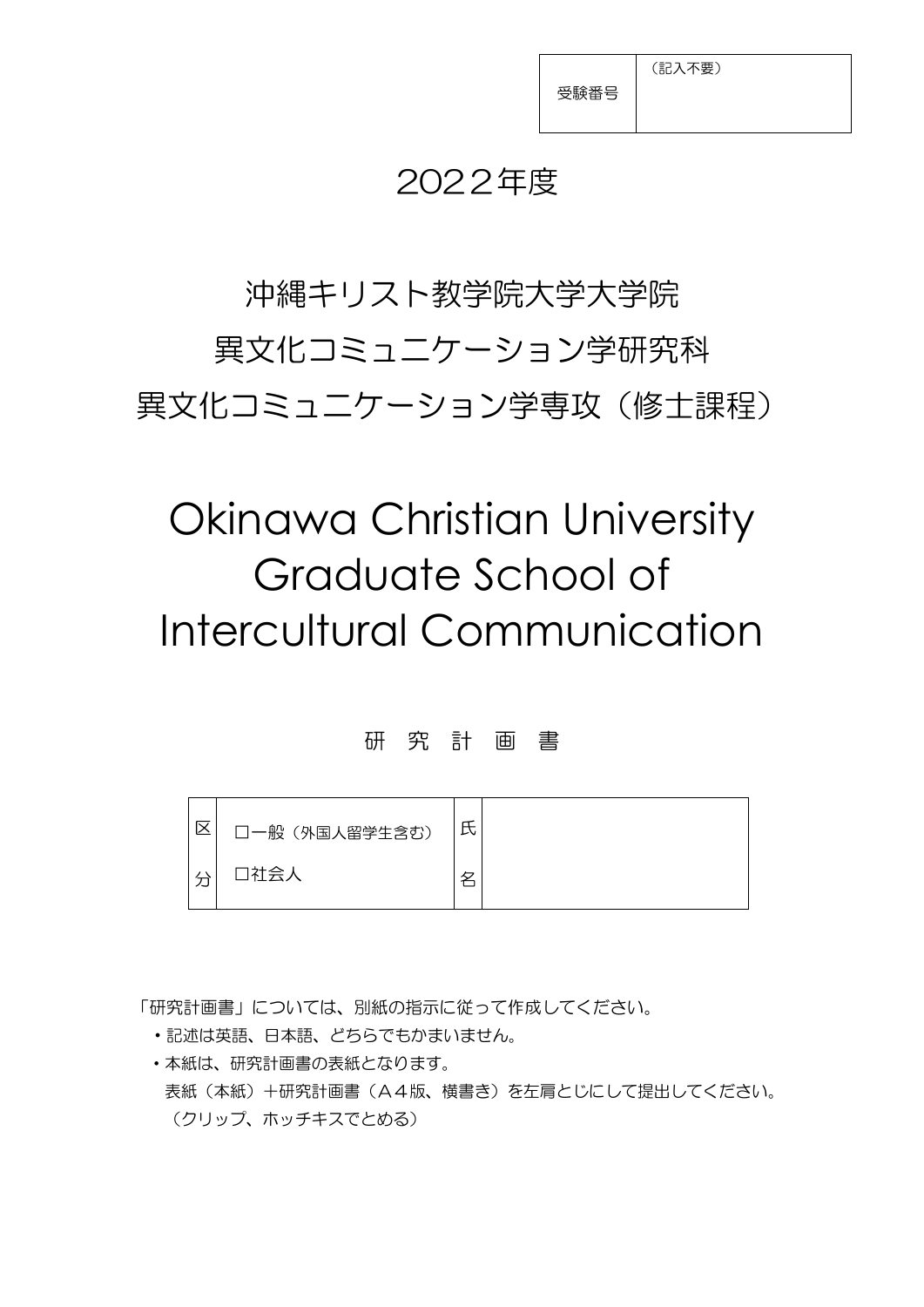### 研究計画書の作成ガイドライン

#### Guidance for OCU Graduate Research Proposals

ガイドラインに従って計画書をセクションごとに別けて作成する。分かりやすい日本語または 英語で書く。すべてのセクションをガイドラインに従って完成させる。計画書は5〜6ページ程 度とする。

Divide your proposal into sections and format it according to our guidelines. It should be written in plain Japanese or in plain English for a general reader. Complete all sections in accordance with the guidance. The proposal should be between 5 to 6 pages.

#### セクション1:20文字以内(英語の場合は20語以内)で簡潔にタイトルを述べる。研 究課題を反映したタイトルを明確に記する。これまでの修士論文のタイトルを参考に したり、指導のもとに練り直す。

Section 1 Title: Provide a brief descriptive title of no more than 20 English words or 20 Kanji/Hiragana. Choose a title for your project that reflects your research question in one succinct phrase. The title should include key words. Your title can be revised over the course of your candidature. You may find it useful to review some of titles of theses already produced by previous students.

#### セクション2「要旨」:300字以内(英語の場合は300語以内)で研究内容の要旨を作 成する。取り組もうとしている研究がなぜ重要なのか、研究の手法、研究の目的を明 記すること。

Section 2. Summary: Provide a brief summary of the proposed project in 300 English words or less, or 300 Kanji/Hiragana. Effective summaries provide a succinct overview of the research proposal. The summary should clearly indicate (a) why your proposed research is important; (b) what your project aims to address; (c) and how the project will be undertaken. Often it is easiest to write the summary after you have completed the research proposal as you can more easily identify your key points at this stage.

セクション3「目的と背景」:研究目的と参考文献のレビューを簡潔に記述する。セクシ ョン3および4を各自の研究と合わせて作成する。研究の目的と重要性を明記するこ と。問題意識を明確にし、研究の大まかな内容を説明する。研究に至った経緯を文献 調査をもとに述べる。文献調査により研究の独自性と妥当性を説明する。